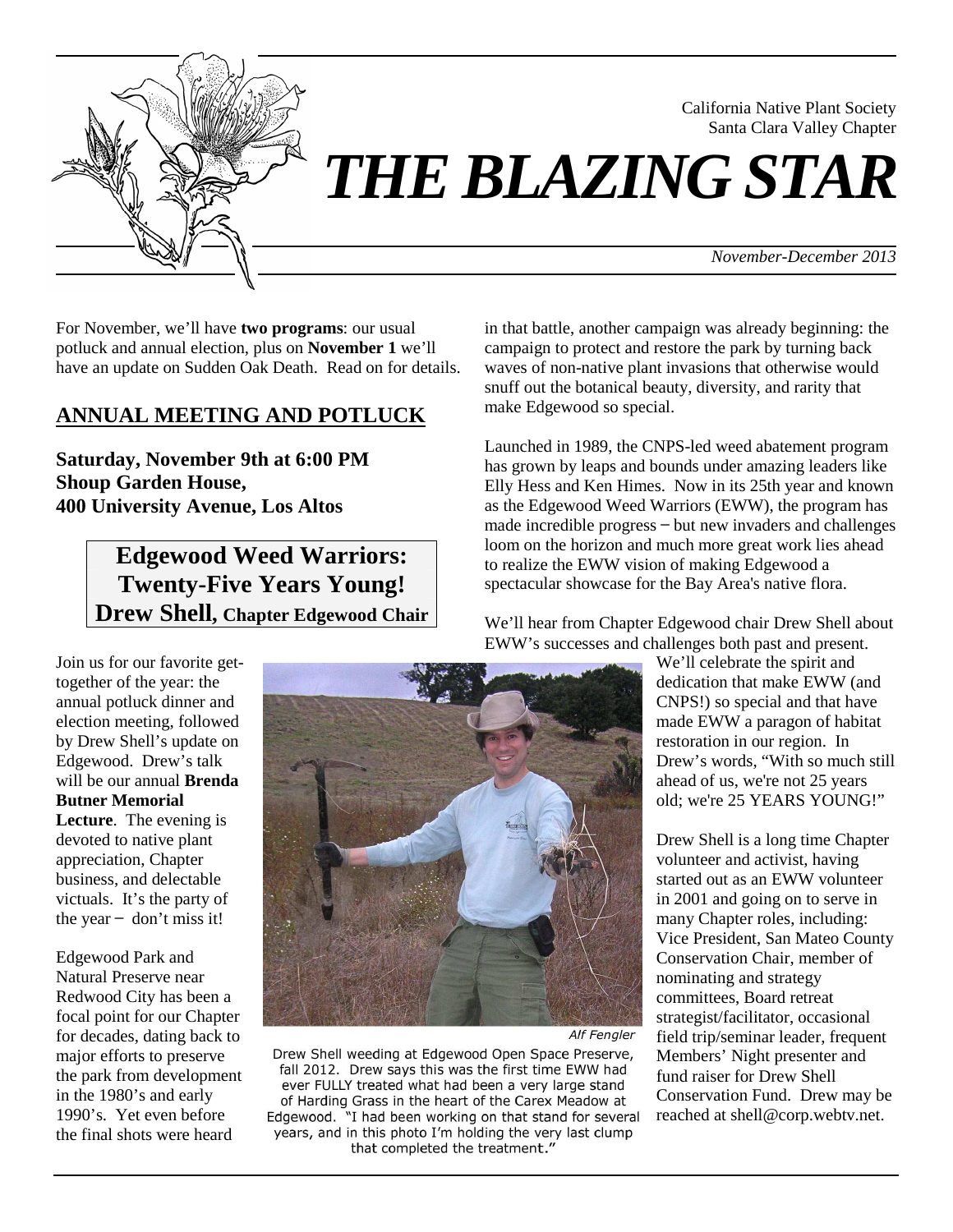**The evening begins at 6pm** with our **annual potluck**.

Bring your favorite dish, whether it be a salad, main dish, dessert, or beverage; it always works out that we have just the right amount of everything! A label identifying your dish will be helpful. Be sure to bring a plate, drinking glass, and eating utensils for yourself, as well as a bag in which to take home unwashed dishes.

We will also have a **silent auction** of books and other items which help raise funds for the Chapter. If you have extra books in fair to good condition, or other items to donate, please put your items in a bag labeled "CNPS Auction" and drop them off at our office at the PCC at 3921 E. Bayshore Rd. in Palo Alto **on or before November 5** or contact judy@fenerty.com.Volunteers will properly label and price the items to be auctioned in time for the meeting.

If you can help with setup, please **arrive at 5pm** to set up chairs and tables. The potluck feast will begin at **6pm**, followed by the **program at 7pm**. We appreciate your help with clean-up at the end of the program.

CNPS General Meetings are free and open to the public. For more information, contact Chapter President Stephen Rosenthal at sailinsteve@sbcglobal.net or the Chapter phone at (650) 260-3450.

**Directions: From I-280**: take the El Monte exit east. Turn left (north) on University Ave. (just before Foothill Expy.). The Garden House is 0.6 mile ahead on the left (west) side of the street. **From Hwy. 101**: take the San Antonio exit west/south. Go 3.5 miles. At the 3rd stoplight after crossing El Camino Real (Edith/Main), bear right on to Main St. (not sharp right into Edith). Continue on Main until it crosses Foothill Expy. and turn left immediately on to University Ave. Bear right; the Garden House is 300' ahead on the right.

# **Chapter Annual Election**

The annual potluck is also the time to elect our Chapter officers for the coming year. All Chapter members may run for office—nominations may also be made from the floor at the potluck. Following is the slate put forth by the Nominating & Leadership Committee:

| President                  | Stephen Rosenthal |  |
|----------------------------|-------------------|--|
| Vice President             | Madeline Morrow   |  |
| Treasurer                  | Dee Wong          |  |
| <b>Recording Secretary</b> | Radhika Thekkath  |  |

The Chapter Leadership Committee thanks **all** the officers and chairs who served this year. We have several open

Board and Committee Chair positions including Program Committee Coordinator. For more information, contact Stephen Rosenthal at sailinsteve@sbcglobal.net or the Chapter phone at (650) 260-3450.

# **GENERAL MEETING & PROGRAM**

## **Friday, November 1, 7:30 PM Los Altos Library Program Room 13 South San Antonio Road, Los Altos**

# **Sudden Oak Death: Latest Findings and How Citizen Scientists can Help** A talk by: **Dr. Doug Schmidt, UC Berkeley**

Last May we learned about the latest research on Sudden Oak Death (SOD) from the world's leading SOD expert, UC Berkeley's Dr. Matteo Garbelotto. We now know a great deal about SOD: we know which pathogen causes SOD, how it came to California, how it spreads, the most effective ways for control, containment, and eradication, and – most importantly – how we can help. In May, teams of citizen-scientist volunteers fanned out over Los Altos Hills and Villa Montalvo to collect samples of bay laurel leaves for lab analysis. This was part of a massive statewide citizen science effort called the SOD Blitz.

Join us to learn about the results of this year's Blitz, what new discoveries have been made, and how they will influence next year's Blitz. Dr. Doug Schmidt of UC Berkeley will present the highlights of this year's lab analysis and implications for the future. He will also introduce the new mobile phone app SODMAP Mobile, which makes the Blitz data readily accessible. Dr. Garbelotto and his team will soon publish a paper showing the validity and the usefulness of citizen science data collected through the Blitzes.

Citizen scientists are invited to help collect specimens, map the pathogen, and help contain its spread. The next SOD management training will take place on **Saturday, November 23 at 10am** at Montalvo Arts Center, at 15400 Montalvo Road in Saratoga. This training will focus on the SOD biology and how to slow down the disease. For more info. contact Kelly Sicat at KSicat@montalvoarts.org.

You may contact Dr. Schmidt at dschmidt@berkeley.edu. The SOD Blitz project, meeting schedule, and local organizer contacts are detailed at **www.sodblitz.org**. Thanks for getting involved!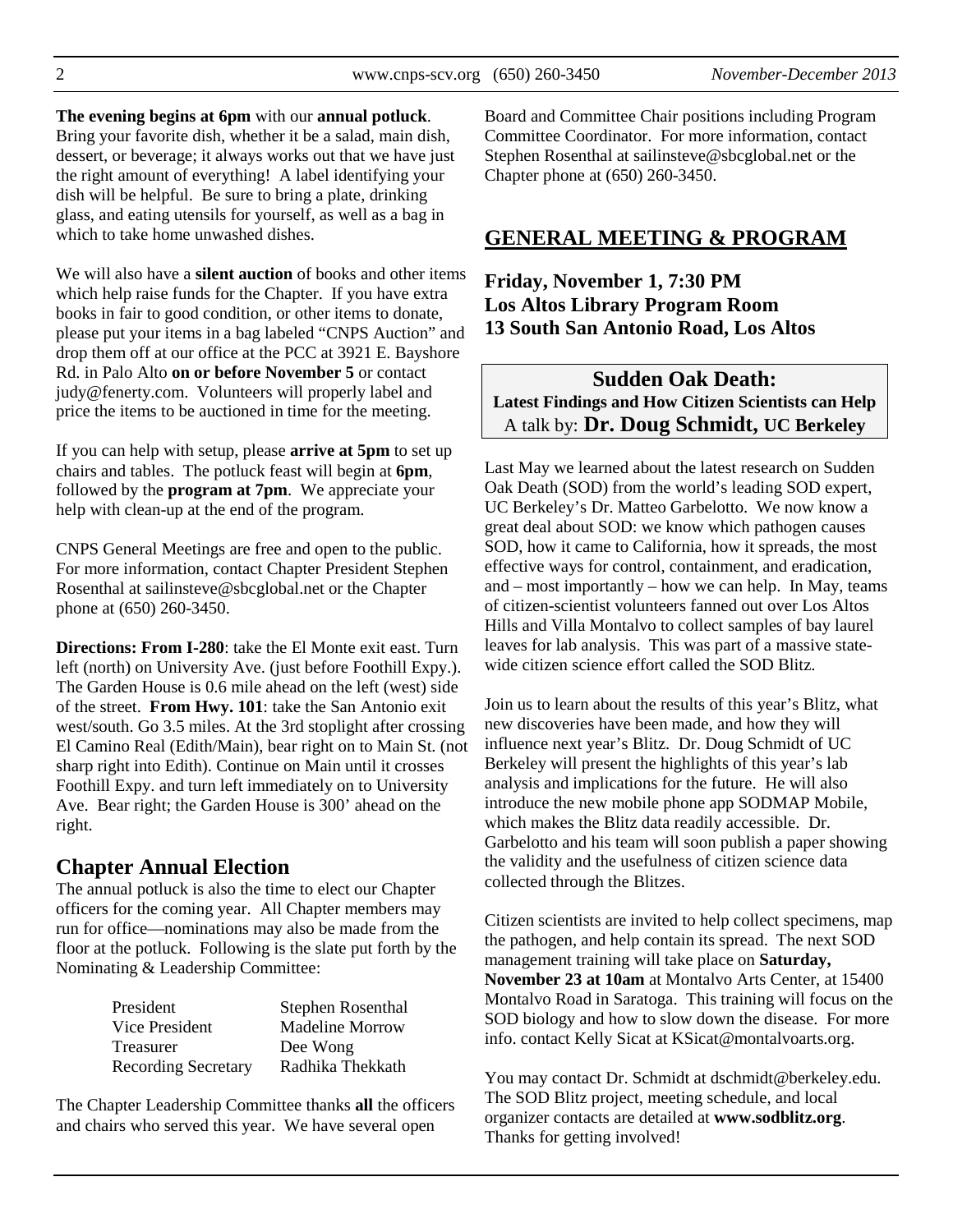# **CHAPTER ACTIVITIES**

# **Native Plant Nursery at Hidden Villa**

Come help propagate plants for our next plant sale by volunteering at one of our nursery work sessions, every **Wednesday and Thursday,** from **Noon to 3pm** (note winter hours). Bring garden gloves, sunhat, clippers, and liquids and your lunch if you like. Other tools will be provided at the nursery. Knowledge of plants is not necessary; your willingness to help is all that's required.

**Plants may be purchased** at the Wednesday workdays through the end of November. Please plan to pay by check. For more info., contact Melanie Cross at (650) 947-1325 or melanie@pcross.com; or Ray Deutsch at (650) 365-6136 or ray.deutsch@yahoo.ca.

**Directions**: Hidden Villa is located on Moody Road west of Foothill College. From Hwy. 280 in Los Altos Hills, take the Moody Road exit and head west. Two miles west of Foothill College, look for the Hidden Villa sign and driveway on the left. Proceed over the bridge and park in the visitor center parking lot to your right. The Nursery is at the greenhouse just beyond the visitor center.

## **Gardening with Natives**

Gardening with Natives (GWN), a special interest group within the Chapter, includes a mix of landscape architects, designers, seasoned native plant gardeners and beginners. It offers many talks throughout the year which are free and open to all.

This year's theme is *Native Plant Vignettes*, where monthly presenters share tips on designing discrete areas of your garden, such as parking strips or meadows. For more information, visit **www.GardeningWithNatives.com**.

These programs are made possible by co-sponsoring libraries and volunteers who help with program logistics. If you would like to help organize similar programming at a library near you, contact arvind.kumar@cnps.org.

**Hands-on Native Iris Dividing and Garden Cleanup, a demonstration by Sherri Osaka** 

**Saturday, November 2, 10:00 AM-12:00 PM, Peninsula Conservation Center (PCC), 3291 E. Bayshore Road, Palo Alto (408) 867-6126** 

Early November is the perfect time to divide your native iris, so join us for a Saturday morning demonstration at the

garden area in front of the PCC. We will be dividing and giving away the extra iris, cutting back the fescues and alum roots, and deadheading the California bush anemones. Bring your gardening gloves, pruners, water, snack, hat, boots, and a container in which to take home your new baby plants.

**Sherri Osaka** is a licensed Landscape Architect and Bay-Friendly Qualified Designer. She started her company Sustainable Landscape Designs in 1997. Since then she has been lecturing and implementing ecological landscaping techniques, including drought-tolerant native plants, graywater and rainwater irrigation systems, pervious paving, and reusable materials.

#### **Landscaping Around Oaks, a talk by Debbie Ellis**

#### **Wednesday, Nov. 6, 7:00-8:30 PM, Los Altos Library, 13 S. San Antonio Road, Los Altos (650) 948-7683**

When designing landscaping around oaks, we need to keep in mind some guiding principles about these large-growing, tough-appearing, but in some ways very sensitive trees. It's more than just a plant list – the specific plants to use around oaks are the final thing you should consider, although they are still very important. In general, you will learn that less is more and simpler is better! What does George Burns have to do with California native oaks? Come and find out!

**Debbie Ellis** is a consulting Arborist and Horticulturist. She has offered a broad range of technical and advisory services to the horticulture, arboriculture and agriculture industries and private individuals since 1984. While studying at UC Davis she trained specifically for horticulture problem-solving; today she emphasizes prevention of problems, accurate diagnosis and practical solutions.

> **Seed and Cutting Exchange, a demonstration by Alan Hackler**

#### **Thu. Nov. 14, 7:00-8:30 PM, Cupertino Community Center, 10350 Torre Road, Cupertino (650) 851-0147**

One of our most popular events, the seed and cutting exchange arrives just in time to sow seeds and take advantage of the upcoming rains. This year Alan Hackler will give a demonstration on the how, when, why, what and where of native plant propagation prior to the exchange.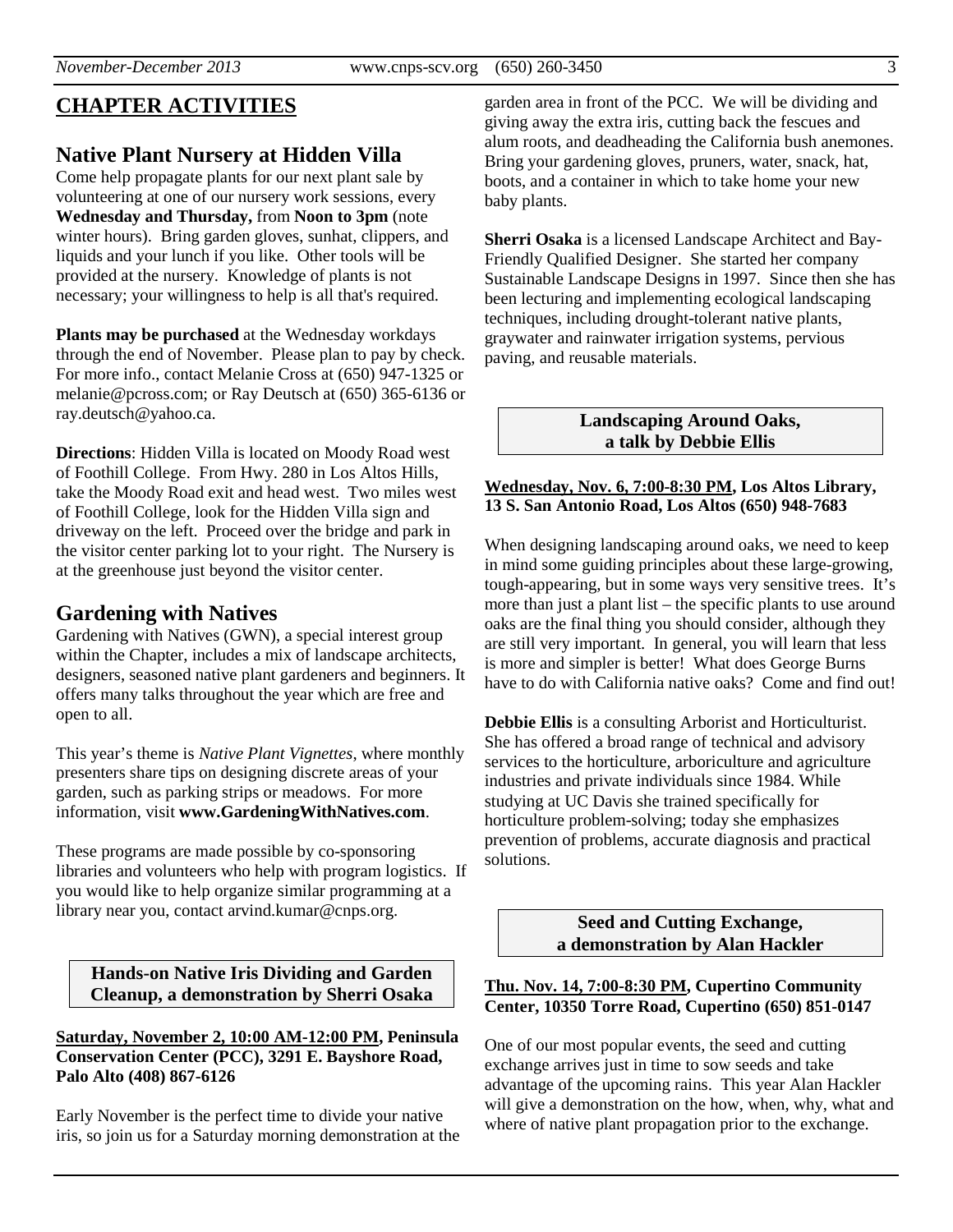**Alan Hackler** is the owner of Bay Maples, a design-build firm and native plant nursery in the South Bay. Alan has a degree in Environmental Studies from San Jose State University, is a Build-It Green member, and has LEED and graywater accreditations.

#### **A Native Garden to Attract Birds, a talk by Toby Goldberg**

#### **Monday, December 2, 7:00-8:30 PM, Milpitas Library, 160 N. Main Street, Milpitas (408) 262-1171 x3616**

Birds make a garden come alive. They are a source of endless entertainment: dashing, fluttering, feeding, jumping, scratching, drinking, bathing, and flying. These foraging creatures are independent spirits, but if you provide what they need – food, water, shelter, and nesting spaces – they will return to your urban garden again and again.

**Toby Goldberg** is the programs coordinator for the Santa Clara Valley chapter of The Audubon Society. She'll describe what species of birds you can expect to see in the Bay Area, and the specific, easy-to-grow native plants that will attract them to your garden.

## **Keying with Natives**

Join us as we learn and practice methods of identifying the native plants of our region (aka keying). From beginners to more advanced, there are challenges for all. Bring in plant samples if you have some or just come and work with the materials provided. We discuss the various plant books and practice keying with them. Microscopes are also available.

The upcoming dates are **Fridays**, **October 25, November 8, and December 13, from 6:30pm - 8:30pm**. (Note holiday schedule.) We meet at the Peninsula Conservation Center (PCC), 3921 E. Bayshore Road in Palo Alto. For more information, please contact Dave "Tex" Houston at 350co2now@gmail.com or (650) 303-2777; or Sally Casey at (408) 377-0989.

**Directions to PCC:** From Highway 101, take the "San Antonio North" exit, get immediately into the left-hand turn lane, and turn LEFT onto East Bayshore. This will curve around to the left, then right. Turn right on Corporation Way. Then turn into the first driveway on your left, which leads to the PCC parking lot. The meeting rooms are on the first floor.

# **Ulistac Natural Area Action Alert: Update from LIVeCoRPs**

If you could help save the local environment in 15 minutes a month, would you do it? Last month over 70 people answered that question with a resounding "yes."

In September we learned that Ulistac Natural Area was in danger of being turned into soccer fields. The City of Santa Clara had decided that they need to move their soccer field facility. The current location is across the street from the 49ers' new football stadium and is potentially being converted to a parking area for the stadium. The City Council was considering three new locations for the sports facility and Ulistac Natural Area was on the list. Over many years Chapter members have contributed expertise, plants and hundreds of volunteer hours to help create this treasure.

In an effort coordinated with other environmental organizations we sent out an action alert to our membership. Within three days the City Council received over 200 email comment letters. Sixty-three of those were from our members.

We are thrilled beyond measure that so many people responded. It shows how vibrant and committed to environmental preservation our members are. Santa Clara City Council is now looking for alternative sites, but the fight is not over ̶ stay tuned. We may need more letters or for people to show up at future Santa Clara City Council meetings. Thank you for your support!

LIVeCoRPs, the Chapter's Conservation Committee meets on the **third Tuesday** of the month, at **7pm** at the Peninsula Conservation Center in Palo Alto (PCC). Our next meetings will be **November 19 and December 17**. Please come join us. For questions, comments or concerns, please contact LIVeCoRPs Chair Linda Ruthruff at ldrruff@hotmail.com. For **directions** to the PCC, please see the Keying with Natives article above.

# **RARE PLANT NEWS**

# **Chapter Volunteers Help Restoration Project**

More than 20 volunteers assembled at Justen Whittall's Santa Clara University laboratory in early September to clean, weigh and pack jewelflower seeds for a restoration planting on Tulare Hill in southern Santa Clara County. More than half these volunteers had been recruited by an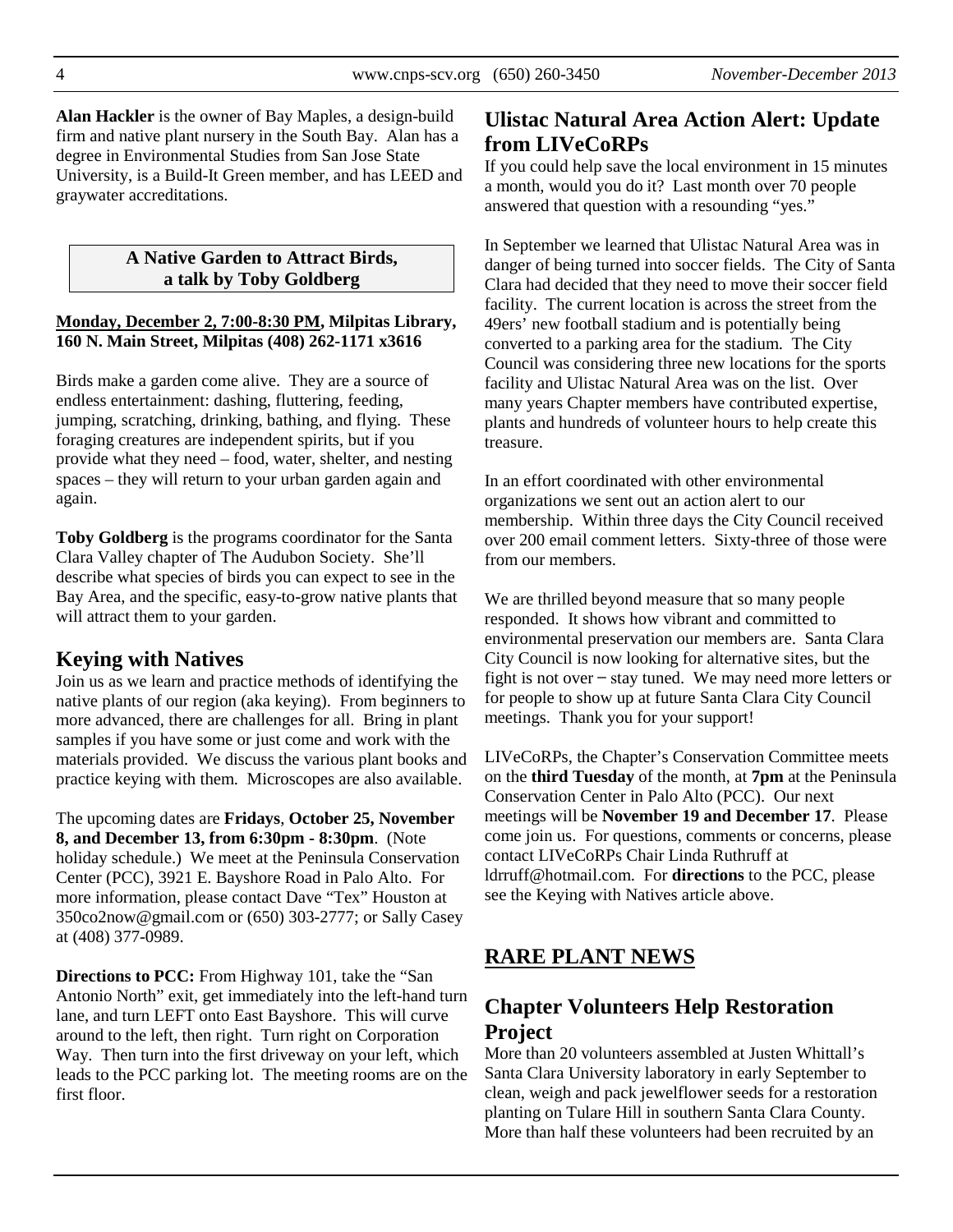**SCHOLARSHIP NEWS**

We thank Chapter scholarship recipients Miranda Melen, Laney Widener and Maya Hayden for giving us reports

email alert sent to CNPS Chapter members. Dr. Whittall estimated that more than 10,000 seeds were ready to plant as a result of these efforts.

The seeds we were working on were from Metcalf Canyon

jewelflowers, *Streptanthus albidus* ssp*. albidus*. Santa Clara University had received a grant from the US Bureau of Reclamation to propagate and reintroduce the federally endangered Metcalf Canyon jewelflower on Tulare Hill, where it had grown historically.

Dr. Whittall spoke at a Chapter General Meeting in March of 2012 about his research on serpentine endemics on Coyote Ridge. His research documented



describing their research. We've included Miranda's report in this newsletter. Look for Laney and Maya's reports in a future newsletter or at the Chapter website.

## **The Perks of Being a Ben Lomond Wallflower**

*By Miranda Melen, Environmental Studies Graduate Program, San José State University* 

Miranda Melen Hidden among towering redwoods and moist evergreen forests of the

Photo 1: Zayante Sandhills scattered between mixed evergreen forests in the Santa Cruz Mountains

genetic differences among jewelflower populations, evidence which subsequently convinced the state CNPS rare plant committee to retain a 1.B (rare, threatened, or endangered) ranking for the Most Beautiful jewelflower, *Streptanthus albidus* ssp*. peramoenas*.

# **Rare Discoveries in Santa Clara County -- Correction**

Regarding the rare plant discovery story in our September-October newsletter, we need to make a correction. We said a rare plant survey had identified a rare Congdon's tarplant

growing on the other side of a chain-link fence at the Palo Alto airport. Well, shortly after that we discovered large numbers of common spikeweed growing nearby. It is indistinguishable from Congdon's tarplant except by examining the disk flowers under a hand lens. We were able to obtain samples of the plant growing inside the fence at the airport and discovered it was not the rare Congdon's tarplant after all. We had spoken too soon.



Miranda Melen

Photo 2: Ben Lomond wallflower (Erysimum teretifolium) visited by a variable checkerspot (Euphydryas chalcedona) butterfly.

Santa Cruz Mountains are the hot and dry Zayante Sandhills (Photo 1). The Sandhills support a threatened ecosystem with a remarkable diversity of plants and animals, many of which are rare or endangered and are thought to be highly adapted to the sandy soils.

One of the most beautiful plants found in this landscape is *Erysimum teretifolium* (Ben Lomond wallflower, Photo 2). The Ben Lomond wallflower has thin, needle-like leaves with "terete" margins on mature leaves, which gives it its Latin name. These leaves are arranged in a basal rosette, out of which grows a long stem with inflorescences of

> butter-yellow flowers. Although the flower evolved in tandem with a rich community of rare and endemic insects, its reproductive needs are not well understood. For this study, I collaborated with a team of scientists from Santa Clara University, San José State University, and University of California at Santa Cruz to investigate 1) whether the Ben Lomond wallflower reproductively benefits from pollination services provided by insects, and 2) whether the plant's genetic resilience is compromised by geographic isolation among island-like patches of remaining Sandhill habitat.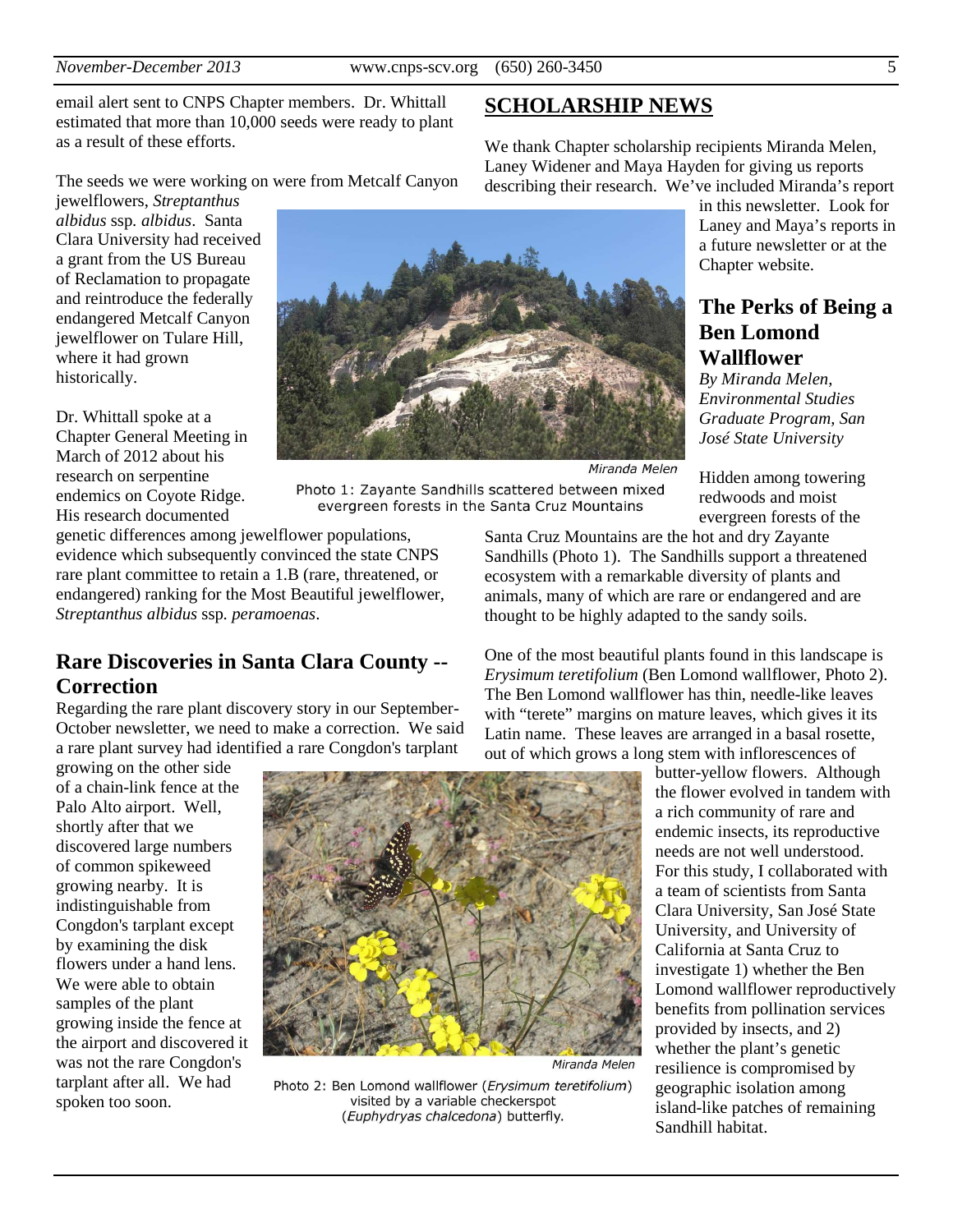In order to determine whether insects are important for pollinating the Ben Lomond wallflower, we first needed to know which insects interact with the plants. We took video cameras to the Sandhills and recorded over 150 flower hours documenting numerous insect visitors. From these videos, we found that the Ben Lomond wallflower has a high visitation rate (each flower is visited approximately 30) times over its lifetime) from a diversity of insect pollinators including butterflies, moths, bees, and flies.

In order to assess the reproductive importance of these insect visits, we looked for signs of inbreeding and outbreeding depression among the geographically isolated

populations of wallflower in the Sandhills. Ben Lomond wallflower seeds were collected from four distinct locations and then grown into reproductive adults. In a greenhouse, plants were crossed to create inbred and outbred offspring. The number of seeds produced by each cross was considered a proxy for the fitness of the resulting offspring. Self pollinations were used to detect inbreeding depression or signs of self-incompatibility, whereas outcross pollinations looked at importance of pollinators.

We were very interested to find that plants crossed with unrelated partners, as occurs in the presence of a healthy suite of insect pollinators, produced six times more seeds than plants that were self-pollinated (Figure 1). Furthermore, outcrossing within a patch or across large distances among patches was equally successful. This reproductive evidence, in conjunction with evidence of high levels of insect visitation in the field, suggests that pollinators may be instrumental in ensuring reproductive success of the Ben Lomond wallflower, and that they may have provided enough genetic mixing within and among populations to evenly distribute genetic diversity across populations in these island-like habitats.

In habitats of special interest such as the Zayante Sandhills, we must recognize not only the named plants and animals that are rare and endangered, but also species interactions, including insects for pollination services. With a better understanding of how parts of the community fit together, we can better protect endangered species.

So what are the perks of being a Ben Lomond wallflower? Yes it is endangered, and its habitat is being degraded and

is disappearing, but thanks to the funding from readers like you, researchers like me are helping it tell its story, so we can all help it to survive!

Thanks to the Santa Clara Valley CNPS support, Miranda presented this research at two conferences: Evolution 2013 in Snowbird, Utah; and the 98th Annual Ecological Society of America Meeting in Minneapolis, Minnesota. Miranda may be contacted at mkmelen@gmail.com.

## **Education Scholarship Fundraising**

The fund-raising effort for our Education Scholarship Fund is well underway, but we are still far from our goal of

\$75,000.

At CNPS we firmly believe that education is the key to protecting out habitat and since 1999 our Chapter has given scholarships to graduate students who study our local ecology, flora, soil or invasive plants. We believe that such scholarships will capture and hold young minds and in the long term will make a significant difference to the quality of our local environment. In this newsletter you have just read a report from a scholarship recipient.

We would like to thank Alexandr Andoni, Rob & Annie Bedichek, Chandu & Radhika Thekkath, Stephen Rosenthal and two anonymous donors for their contribution to our Fund.

We appreciate contributions of any amount. To donate, please send a check written to "CNPS" with a note that it is for "The SCV Education Scholarship Fund" to CNPS, Santa Clara Chapter, 3921 E. Bayshore Rd., Room 205, Palo Alto, CA 94303. If you have any questions please contact Radhika Thekkath at rthekkath@yahoo.com.

# **CHAPTER SERVICE OUTINGS**

## **Habitat Restoration at Edgewood Park**

Come help remove non-native weeds from Edgewood Park and provide critical habitat for the endangered species. Weeding sessions take place at the following times:

- **Friday mornings** throughout the year, starting at **9am**
- **Wednesday evening** weeding will resume next March when Daylight Savings Time returns.



Figure 1: Outcrossing produced 6.5 times more seeds per fruit than selfing ( $P < 0.0001$ ) indicating a substantial reliance on pollinators.

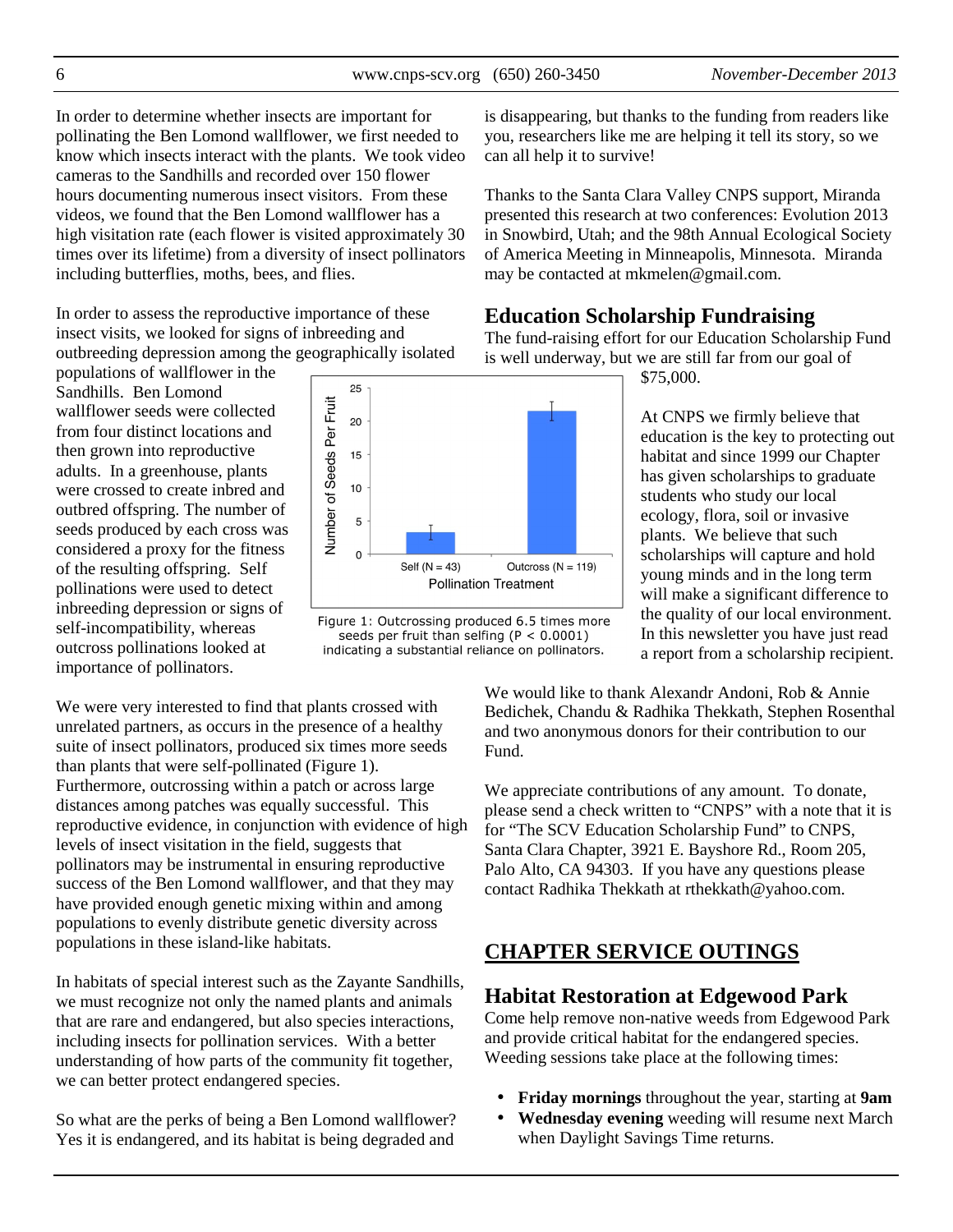For Edgewood Weed Warrior schedules, meeting places, and other details, visit **edgewood.thinkersrus.net**; contact Paul Heiple at (650) 854-7125 or pheiple@gmail.com; and email John Allen at jcakwa@comcast.net for Friday info.

## **CHAPTER FIELD TRIPS**

Chapter field trips are free and generally open to the public. They are oriented to conservation, protection and enjoyment of California native plants and wildlife, and we adhere to all rules and guidelines for the lands on which we are visiting.

**In our region it is very important to be prepared for hiking on rugged and steep terrain, wide temperature ranges and rapidly changing conditions at any time of year. All participants should wear sturdy footwear and carry sufficient water, sun protection, food, clothing layers, personal first aid and other supplies you may need. If you have any questions about your ability to participate in a particular field trip, please contact the trip leader in advance.** 

#### **Sat Nov 2 8:30am – 4pm Crystal Springs Watershed – Sightseeing and Restoration**

Join leaders Jake Sigg and Ken Himes in this joint CNPS Yerba Buena/Santa Clara Valley Chapter trip. We have designed this trip to combine sightseeing with working. Lots of sightseeing, only a couple hours working.

The grasslands/wildflower areas in the coast ranges are disappearing. In the absence of the frequent burning practiced by the native peoples, most grassy areas proximate to the coast are converting to shrubs or forests. We owe so many of our coastal wildflower areas to the frequent burning by the Native Americans and we are gradually losing these areas because there is no substitute technology for preserving them, now that prescribed fire is no longer possible. The loss of these coastal prairies would be tragic, as they harbor a great variety of wildflowers in a matrix of many species of perennial bunchgrasses. Many animals such as hawks, owls, and coyotes need these open foraging grounds.

We expect to spend one or two hours cutting down small bushes encircling these postage-stamp-sized areas, pushing their perimeters back a few feet. Then we'll strike out on a six-mile roundtrip hike along Pilarcitos Creek to see the historic old Stone Dam. Even late in a dry year there is much to see in this fog-influenced area. Tools and gloves will be supplied; bring lunch and lots of liquids. We expect this to be a rewarding day.

The trip is limited to 20 people. **To save your spot** and for directions to the meeting place please RSVP by email to jakesigg@earthlink.net or call him at (415) 731-3028. The following Saturday, Nov 9, will be a rain date.

#### **Field Trip Planning Meeting**

#### **Mon Nov 18 7:00-8:30pm PCC Palo Alto**

We will be planning outings for early 2014. With our mild winters, there are many interesting places to visit before spring officially begins. We will also discuss potential overnight and camping trips. All are welcome to join in on the discussions.

If you can't attend the meeting but want to lead an event let Field Trip Chair Carolyn Dorsch know so we can schedule it. For more information contact Carolyn at cdorsch1@aol.com or (650) 804-6162 (eves).

**Directions to the PCC** (Peninsula Conservation Center), see directions following the KWN article on page 4.

#### **Wed Jan 1 10am – 2pm Año Nuevo State Preserve (Hwy 1 coast-southern San Mateo County)**

Join us as we celebrate a Chapter tradition of welcoming the New Year with a walk and picnic at Año Nuevo State Preserve on the San Mateo County coast. The preserve is located south of Pescadero on Highway 1, just north of the Santa Cruz County line. **Meet in the parking lot** (\$10 day use fee) at **10am**.

Latecomers will find us on the trail in the coastal prairie. We'll enjoy sea cliff vegetation, raptors, songbirds and maybe marine mammals. We will face a moderate high tide at noon, but should be able to picnic on the beach (in the area in which seal tour reservations are not required).

As this is a day to have fun at the beach with fellow Chapter members, the ending time and depth of botanical discussion may be extended depending on participants. We will finish at the visitor center. Bring binoculars and layers for variable conditions including wind, sun and fog. Heavy rain cancels. For more information contact Carolyn Dorsch at cdorsch1@aol.com or (650) 804-6162 (eves).

## **DEADLINE FOR THE NEXT** *BLAZING STAR*

# **Saturday, December 7, 2013**

**Email: mattsson@surfpix.net Phone: (408) 255-3767**